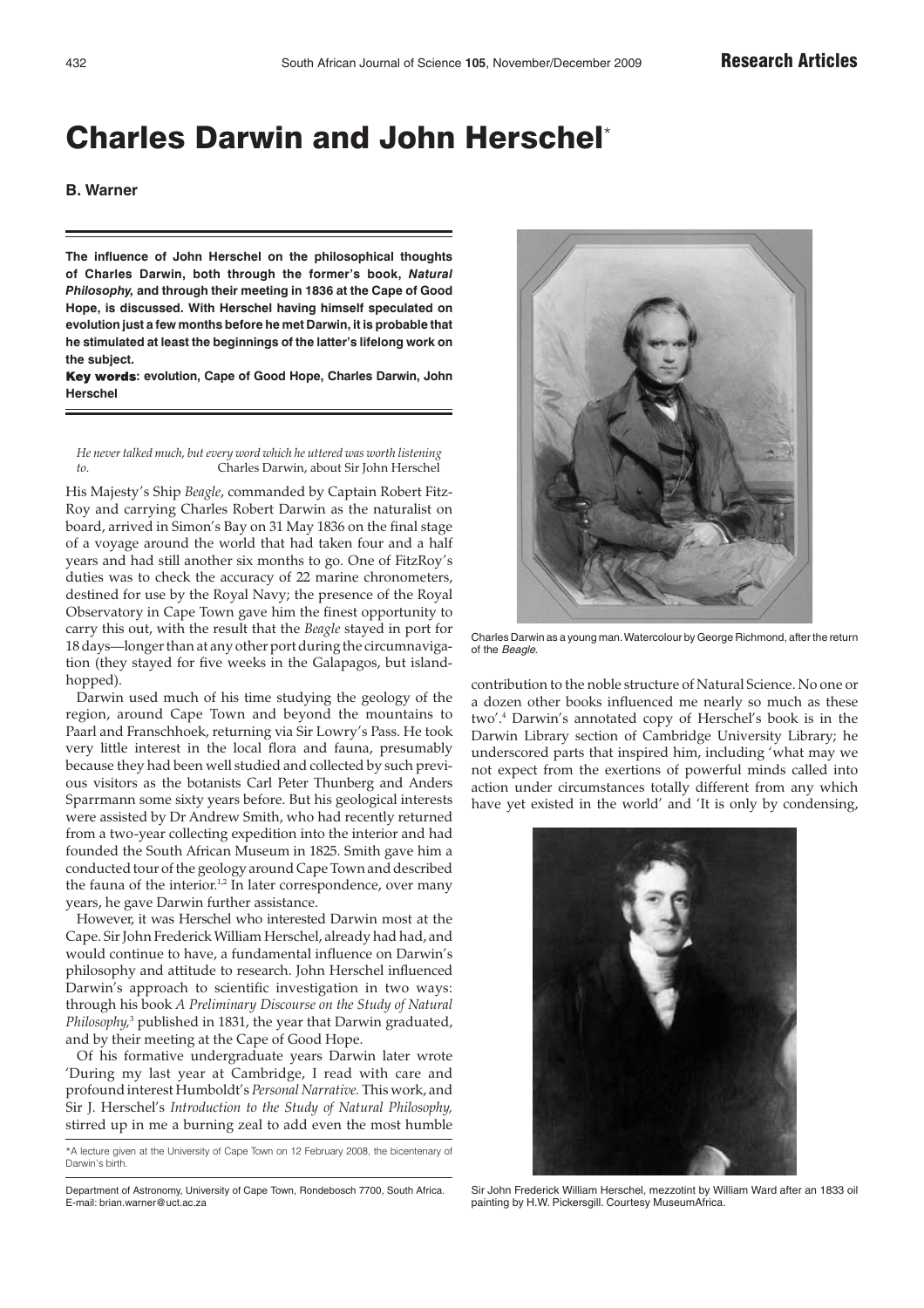

William Whewell: engraving from The Life and Selections from the Correspondence of William Whewell.

simplifying, and arranging, in the most lucid possible manner, the acquired knowledge of past generations, that those to come can be enabled to avail themselves to the full of the advanced point from which they will start'.

The book by Alexander von Humboldt,<sup>5</sup> the last parts of which were published during Darwin's years at Cambridge, was no light read: 3 754 pages of scientific exploration of South America – but once hooked: 'I read & reread Humboldt'.6 In contrast, Herschel's *Preliminary Discourse,* hot off the press, was more compact and of sufficient interest and import to remain in print to this day.7 Furthermore, its influence in the mid-19th century was so great that it defined and established attitudes towards scientific research that led eventually, both directly and indirectly, to the structuring of Darwin's *Origin of Species.*

Modern assessments of the *Preliminary Discourse* emphasise that, although a portrait of Francis Bacon is used on its title page, its recommendations are far from 'Baconian – which recommended the simple amassing of observations until new general properties or laws become self evident. To quote the historian of science Walter Cannon, Herschel's 'view of scientific method was that perhaps the best results come when the mind 'leaps forward', 'by forming at once a bold hypothesis'.8 This attitude was taken up by Herschel's Cambridge friend William Whewell, who published his *History of the Inductive Sciences<sup>9</sup>* in 1837, which *inter alia* embraces the modern spirit that observations or measurements alone are pointless if there is no theory to interpret them. (Herschel's almost book-length review of this is a masterly summary and points out that 'the true *idea* … often presents itself almost spontaneously'.10 In this article Herschel also states that Kepler tried 19 hypotheses for representing the orbit of Mars before hitting on an ellipse, which proved the simplest, and applicable to the other planets.)

Astronomy is the earliest science in which theory (in the form of mathematical orbits of planets and double stars) demonstrated its *predictive* power. John Herschel was a pioneer in this—his work on binary stars showed the universality of Newton's laws; but he was also a polymath, and recognised by his eminent contemporary researchers as their superior—see the comments collected by Walter Cannon,<sup>11</sup> who concludes that, in the England of the 1830s, 'to be scientific' meant 'to be like physical astronomy', or 'to be as much like Herschel as possible'.



Title page of Herschel's Preliminary Discourse on the Study of Natural Philosophy. This is Herschel's own copy, with his JH library bookmark. From the author's collection.

The importance of the *Preliminary Discourse* is acknowledged by many of the 19th century's greatest thinkers—notably John Stuart Mill, James Clerk Maxwell, William Thomson and Charles Darwin himself. (For a general discussion of the philosophy of science and the influence of the *Preliminary Discourse,* see chapter 13 of *Victorian Science*,<sup>12</sup> which contains Herschel's 1845 Address to the British Association for the Advancement of Science, expanding his views on the logic of scientific endeavour.)



Sir Charles Lyell: from Images of the History of Medicine.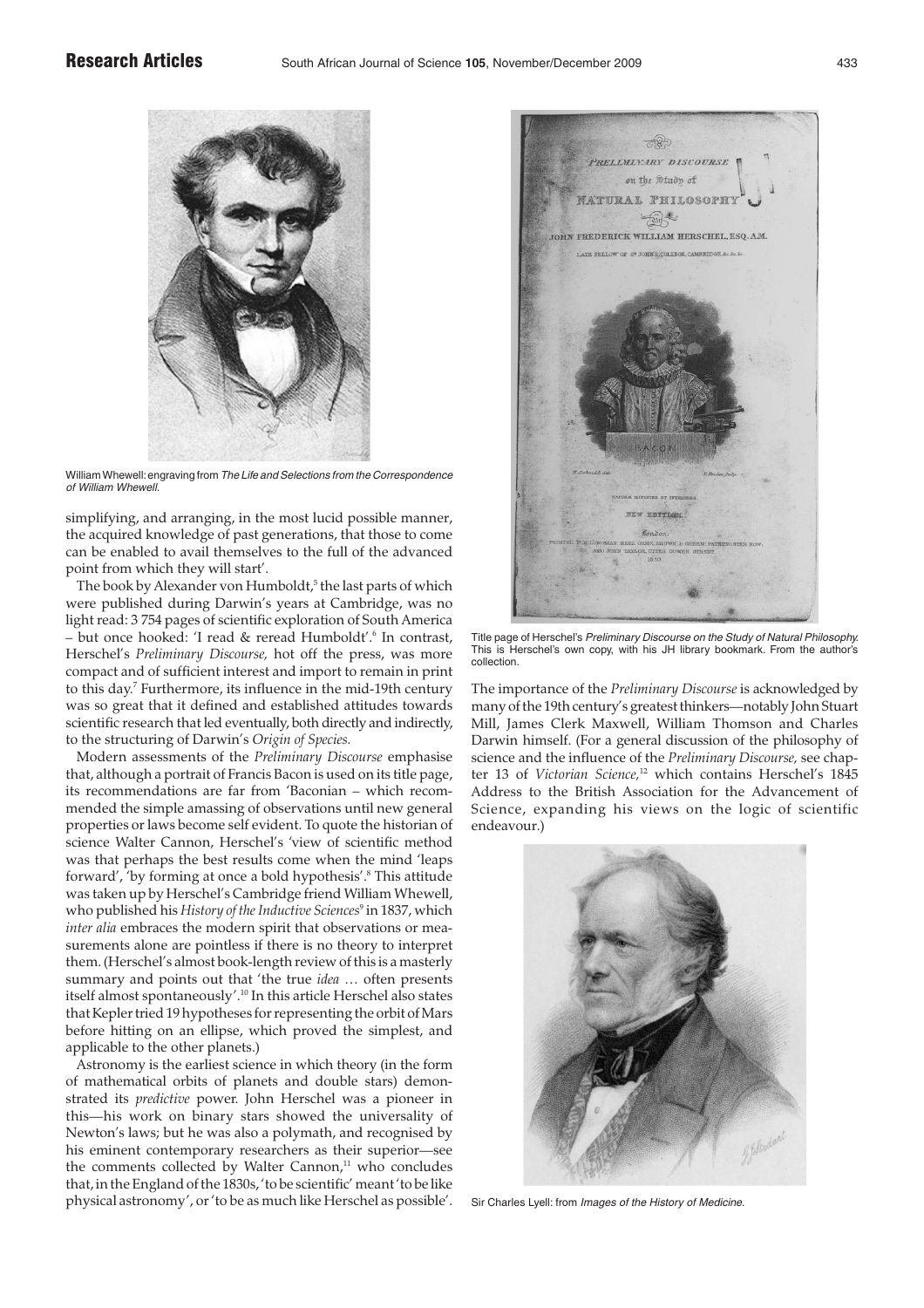

Feldhausen, where Darwin and Herschel met in 1836. A photograph of the manor house taken in the 1890s.

There was another book strongly influencing Darwin at this time: Charles Lyell's *Principles of Geology*13—the first volume of which was given to Darwin by Captain FitzRoy, who read it during the initial phases of the voyage of the *Beagle,* which departed on its circumnavigation in November 1831. The second volume, which contained extensive discussion of the geographical distribution of species, ancient and modern, including speculations on their transmutation, caught up with him in Montevideo in October 1832, and the third volume was waiting for him on his return in 1836. Like Herschel's *Preliminary Discourse,* Lyell's book contained a large collection of examples with a purpose in mind—the title could have been expanded to become *Principles of Geological Reasoning,* as is made evident by its subtitle: *An attempt to explain the former changes of the Earth's surface, by reference to causes now in operation.* Lyell espoused the principle of uniformitarianism (a word invented by Whewell), appealing to currently observable physical processes to explain the past as recorded in the rocks. These volumes amplified the geological tour that Darwin had made with Adam Sedgwick, Professor of Geology at Cambridge, shortly before the departure of the *Beagle.* As a result, during the voyage Darwin largely considered himself a geologist, specialising in rocks and fossils, collecting botanical and faunal specimens as a supplementary interest. The powerful influence of Lyell is seen in Darwin's later admission to Leonard Horner, Charles Lyell's father-in-law; 'I always feel as if my books came half out of Lyell's brains & that I never acknowledge this sufficiently, nor do I know how I can, without saying so in so many words—for I have always thought that the great merit of the Principles, was that it altered the whole tone of one's mind & therefore that when seeing a thing never seen by Lyell, one yet saw it partially through his eyes.<sup>'14</sup>

Before describing the meeting with John Herschel at the Cape we jump ahead a little. Darwin arrived back in England on 4 October 1836, after 55 months at sea. He lodged in London and was soon immersed in scientific society, attending a meeting of the Zoological Society on 23 October with a rich store of knowledge to share, but evidently retained the memory of his meeting with Herschel as a highlight of his journey: the next day Elizabeth Ann, wife of George Robert Waterhouse (curator of the Zoological Society's museum and later to describe Darwin's South American insects and mammals) wrote to John Herschel's wife, Margaret: 'We heard of you yesterday evening from Mr Darwin, whom I dare say you remember – he was at the evening meeting of this Society & mentioned you & Sir John to Mr Waterhouse.... He expressed in terms which *I must not repeat* the pleasure he had had in your own and Sir John's Society'.15 The Herschels had collected insects for George Waterhouse and dispatched a box of them on 28 January 1837 with Dr Andrew Smith on the latter's departure for England. Accompanying them was a box of insects for H. Griesbach. John's aunt, Sophia Elisabeth Herschel, had married G. Griesbach, a member of the same regimental band as John's father William Herschel. Waterhouse's wife was a Griesbach, and so also a distant relation of John Herschel. Darwin was godfather to Waterhouse's son, Charles Owen Waterhouse, who became Assistant Keeper of coleoptera at the British Museum of Natural History.

Six days after the Zoological Society meeting, Darwin finally met, and dined with, Charles Lyell. That Darwin still considered himself largely a geologist is clear: he had written from Falmouth, ahead of arrival in London, asking the Cambridge mineralogist and botanist John Stevens Henslow to propose him for Fellowship of the Geological Society, the procedure for which was started immediately, and Darwin read his first paper to that Society on 4 January 1837. Despite his friendship with Waterhouse he did not join the Zoological Society until two years later; and he only joined the Linnean Society, the official authority on species, in 1854.

As a preamble to Darwin's meeting with Herschel, we may note that the latter was one of 14 men who had met at the Freemason's Tavern, Lincoln's Inn Fields, London on 12 January 1820, to found a 'Society for the encouragement and promotion of Astronomy',<sup>16</sup> which, together with the establishment in 1821 of the Royal Observatory at the Cape of Good Hope,<sup>17</sup> was the British astronomers' response to Herschel's taunt that at the beginning of the 19th century in Britain 'Mathematics were at the last gasp and Astronomy nearly so'.<sup>18</sup> It was the existence of the observatory at the Cape that decided Herschel to move his telescopes and family there, where he arrived on 16 January 1834, to complete his survey of the sky. And thus it was that Darwin was able finally to meet the man who was lauded as the greatest living natural philosopher, and of whom Lyell said 'If ever there was a *heaven-born genius* it was John Herschel!'19

The *Beagle* arrived on 31 May 1836 and the next day Darwin rode to Cape Town, passing through Wynberg, where the Herschels lived, arriving in the evening. On 3 June Darwin wrote to his sister Catherine: 'Tomorrow morning I am going to call with Capt. F[itz] R[oy] on Sir J. Herschel. I have already seen the house which he has purchased; it is six miles from the town & in a most retired charming situation. I have heard so much about his eccentric but very amiable manners, that I have a high curiosity to see the great Man'.<sup>20</sup> The visit did not materialise on 4 June—on that day Darwin records in his diary that he started on a four day journey with Andrew Smith to Paarl and Franschhoek—but on 15 June the diary tersely notes 'Sir J. Herschel'.<sup>21</sup> The meeting is described in his letter to Henslow, written from St. Helena on 9 July 1836, after having left the Cape:

'At the Cape, Capt Fitz Roy, & myself enjoyed a memorable piece of good fortune in meeting Sir J. Herschel. We dined at his house & saw him a few times besides. He was exceedingly good natured, but his manners, at first, appeared to me, rather awful. He is living in a very comfortable country house, surrounded by fir and oak trees, which alone, in so open a country, give a most charming air of seclusion & comfort. He appears to find time for every thing; he sh[o]wed us a pretty garden full of Cape Bulbs of his own collecting; & afterwards I understood, that every thing was the work of his own hands. What a very nice person Lady Herschel appears to be, – in short we were charmed with every thing in  $&$  about the house'.<sup>22</sup>

He noted in his diary that the meeting 'was the most memorable event which, for a long period, I have had the good fortune to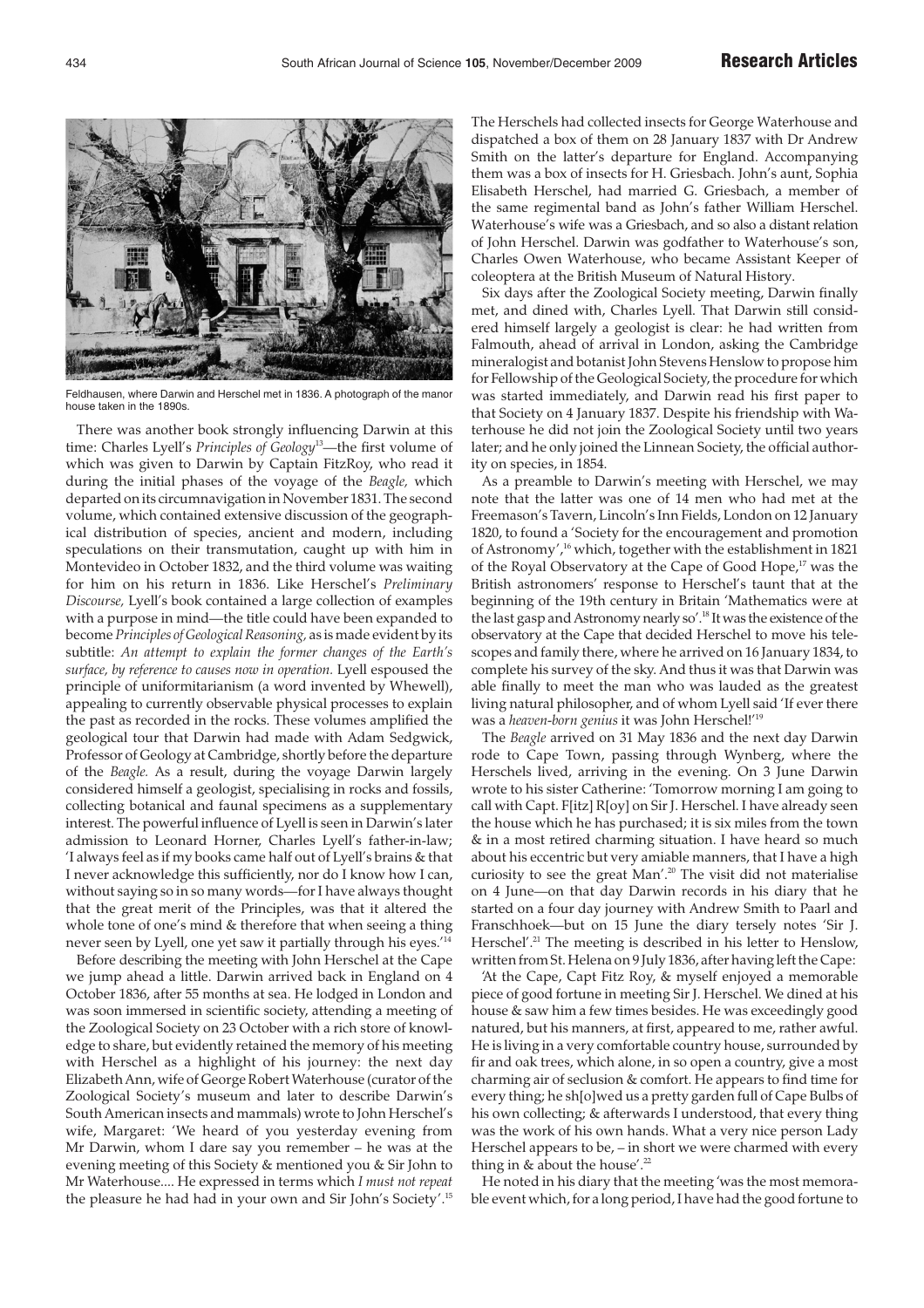enjoy'—praise indeed from someone who had spent the previous four and a half years fulfilling his early ambition of exploring a largely unknown world!

It is frustrating that neither Darwin nor Herschel recorded many details of their meetings. In his autobiography Darwin simply remarks 'I felt a high reverence for Sir J. Herschel, and was delighted to dine with him at his charming house at the C. of Good Hope and afterwards at his London house. I saw him, also, on a few other occasions. He never talked much, but every word which he uttered was worth listening to. He was very shy and he often had a distressed expression'.23 And Herschel, who would certainly have recognised that Darwin was more than ordinarily well informed, only states in his Cape diary that 'Capt F. & Mr D. came at 4 and we walked together up to Newlands<sup>'24</sup> and that they and other visitors dined at 6. In fact, Herschel's diary gives more attention to the discussion that he had with FitzRoy about Andrew Smith being ordered to Simon's Town and thus forced to leave his museum and expedition collections. As a result of this order, Herschel sent a letter on 20 June to the Director-General of the Army Medical Department, Sir James McGrigor, who happened to have been the person who accepted Smith into the Army Medical Service in 1815 and was a long-term acquaintance of Herschel, suggesting that Smith be given leave of absence in England to write up the expedition.<sup>25</sup> Smith's regiment was recalled a few months later anyway.

Margaret Herschel appears not to have noticed Darwin at all, having eyes only for FitzRoy, writing to her brother in England: 'You may soon expect to see a Capt. Fitzroy who has run off with all our hearts, & sundry husbands are very glad he has gone – he has been like an epidemic among us, but the erring wives are safe in the numbers affected'.<sup>26</sup>

Herschel's apparent serious demeanour belied a light-hearted interior: Maria Edgeworth in 1827 wrote that he 'is not only a man of the first scientific genius, but his conversation is full of information on all subjects, and he has a taste for humour and playful nonsense, though with a melancholy exterior'.<sup>27</sup> This is not the place to examine Herschel's character more fully; suffice it to say that in the 1820s the effect of two broken engagements resulted in his withdrawal from society and concentration on research, only terminated by his marriage in 1829. Nevertheless, the lifelong serious visage has led psycho-historians naively to diagnose manic-depressive behaviour and other disorders, in Herschel and also in Darwin.<sup>28,29</sup>

Herschel must have remained fresh in Darwin's mind for the rest of the *Beagle's* voyage—in his diary for 26 September 1836, three months after leaving the Cape, he makes 'a short retrospective of the advantages and disadvantages the pain and pleasure of our five years' wandering', concluding 'it appears to me that nothing can be more improving to a young naturalist, than a journey in distant countries. It both sharpens and partly also allays that want and craving, which as Sir J. Herschel remarks, a man experiences, although every corporeal sense is fully satisfied.' That sentiment, as Darwin notes in the margin, comes from page 3 of Herschel's *Preliminary Discourse.*It later was carried out to good effect by, for example, the naturalists Joseph Dalton Hooker on James Clark Ross's Antarctic expedition in the *Erebus* and Thomas Henry Huxley in his circumnavigation in the *Rattlesnake.*

Although Herschel 'never talked much' it is probable that at the Cape he put a number of ideas into Darwin's mind. By a remarkable coincidence, in the months before Darwin's arrival, Herschel had been thinking about evolution of animals and plants. Thoughts on evolution ran in the family—his father, William Herschel, had tried to determine from his own

observations whether stars possibly evolved from gaseous nebulae, or vice versa, and had suggested that if rates of change could be measured then the dates of origin could be found. John Herschel had continued to work towards this, and early on expressed his justifiably cautious attitude towards evolution in general:

'…however completely a scale of gradation between a multitude of individuals existing simultaneously may be made out, this affords no ground whatsoever for supposing any one among them to have passed, or be capable of passing, through all the other states, or for concluding them to be in a course of progress from one state in the series to another. There are infinite varieties in the modes and forms of animal life, from man down to the lowest orders; and some naturalists would willingly establish a progression among them, beginning with the simpler, and going on to more complicated forms; but so long as no progress can be seen to go on – so long as for generation after generation every animal succeeds to all the imperfections of its parent, the utmost that we can admit is, that such a formative nisus may have once existed, and acted in the progressive manner supposed, but that all such progression has long since ceased in the present state of nature.<sup>'30</sup>

This statement was made in the introductory section of a catalogue of binary stars, and may not have reached far beyond the eyes of astronomers. Herschel later reviewed knowledge of celestial evolution in his *Treatise on Astronomy*,<sup>31</sup> which was another in Lardner's *Cabinet Cyclopaedia* series (the *Preliminary Discourse* had been the first), published just before his trip to the Cape and the best-selling popular book on astronomy throughout the 19th century. It was Herschel's observations at the Cape of the Large Magellanic Cloud, in which all stages of evolution of stars, nebulae and star clusters exist simultaneously, that later advanced the subject further. His careful drawings of nebulae were clearly intended as 'first epoch' delineations that could be used by posterity to discover changes and their rates; and it is probable that his almost photographic depiction of the eastern buttresses of Table Mountain was similarly destined.<sup>32</sup>

His later thoughts on evolution among living organisms were partly initiated by the richness of the Cape flora, which had stimulated him and his wife to collect and paint them, especially the bulbous varieties. The 'pretty garden full of Cape Bulbs', mentioned by Darwin, contained in excess of 200 species, over 100 of which were illustrated by the Herschels.<sup>33</sup> With all these in close proximity Herschel was able to compare the morphology of flowers of similar species, and came to a novel conclusion: in a lengthy letter to Charles Lyell,<sup>34</sup> written four months before Darwin's arrival at the Cape, he says 'This is a beautiful country for studying the graduation of Botanical species – the families are so rich in species. I am little or nothing of a Botanist – but with one feature it is impossible not to be struck – namely, that when you find a species which fills up as you fancy a wanting link between two others – it does not *merely* fill it, but does so with the superaddition of some new characters – or some analogy with a 3rd species which the others do not offer'.

John Rourke has commented:<sup>35</sup> 'The depth of his insight as revealed by these comments is surprising especially when one considers they were conceived several decades before the principles of inheritance were established and 23 years before Darwin's theory of evolution had been published. Indeed, in terms of the theoretical basis of systematics, observations like these were really only given formal structure with the publications of Hennig'.<sup>36,37</sup>

Herschel's letter to Lyell contained largely geological matters, in which he advances an hypothesis on the rise and fall of conti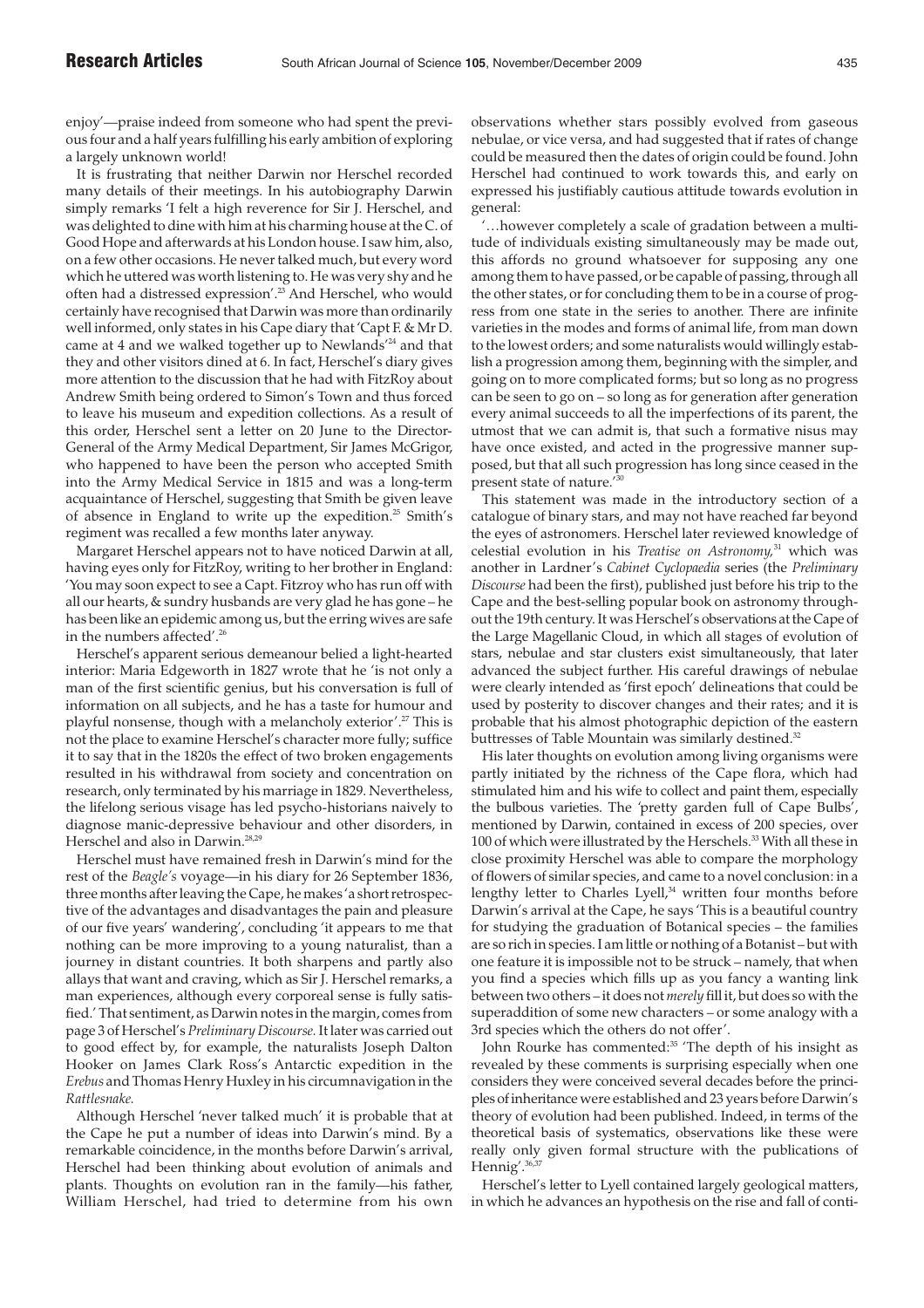nents and concomitant sea level which embodies the principle of isostasy—a word only introduced much later in the 19th century. This is an item that we know he did discuss with Darwin, for in Darwin's notebook, written onboard the *Beagle* and used to record immediate reactions, there is the comment 'Sir J. Herschel's idea of escape of Heat prevented by sedimentary rocks, & hence Volcanic action, contradicted by Cordillera, where that action *commenced before* any great accumulation of such matter'.<sup>38</sup>

But here we are more concerned with what Herschel had written to Lyell about evolution. It is worth noting, in any case, whether or not he shared these ideas with Darwin verbally, the latter certainly saw them in detail soon after his return to England because Charles Babbage (who had been an exact contemporary and friend of Herschel at Cambridge) read the letter sent to Lyell and published a major extract from it in an Appendix to his *Ninth Bridgewater Treatise.*<sup>39</sup> The *Treatise* was written largely as a cheeky rebuttal to the previous eight multi-authored volumes, which took as their commissioned theme the wonders of Nature as evidence for the (in the case of appearance of new species, the continued) work of a Creator, essentially as a 'tinkering miracle-monger'.<sup>40</sup> Many younger thinkers were beginning to dismiss them as the 'Bilgewater Treatises'.

What Herschel thought about the *Treatises*is not clear, but may be connected with a diary entry on board ship some ten days before arriving at the Cape in January 1834, where he was raised to such a fury that he poured scorn into his private diary: 'In Evening skimmed Sharon Turner's *Sacred History from Creation to Deluge*<sup>41</sup> a vile trash-book, on the principle of 'bringing Science to support religion' as it is now called – i.e. 'proving' everything it is considered desirable to prove by mustering a roll-call of quotations misapplied and misunderstood out of books called scientific (all being held of equal authority) as the work described. He contends that the 6 days of Creation were really and truly 6 times 24 hours of the same length as at present – in which Geolog[ica]l work was done (Vide Lyell's 3rd Volume!!). He considers that the Atmospheric water if precipitated on the Earth *in toto* would re-drown the world whereas it would not raise the Ocean a foot &c &c'.<sup>42</sup> This might have been the stimulus for a planned (but unwritten) work on ethics, with an empirical orientation, that Herschel announced to Whewell.<sup>43</sup>

What Lyell had argued in the first edition of his *Principles* was that geological processes required at least millions of years to accomplish what was evident to any careful observer; Lyell was thus one of the founders of modern geology. On its publication, his book was treated very much in the same way as Darwin's *Origin* some 30 years later—only John Herschel and the geologist G. Poulett Scrope immediately came out in support of it. Others of his fellow geologists, astonished at Lyell's adoption of uniformitarianism rather than the in-vogue catastrophism, complained of his 'absurdities' and members of the church condemned its 'impiety'.

Near the beginning of his letter to Lyell, Herschel comments on an aspect of the third edition of *Principles of Geology* that he had just received from the author (that he had read the first edition is evident from his ship-board diary entry quoted above): '…by unveiling a dim glimpse of a region of speculation … where it seems impossible to venture without experiencing some degree of that mysterious awe…. Of course I allude to that mystery of mysteries the replacement of extinct species by others. Many will doubtless think your speculation too bold – but it is as well to face the difficulty at once. For my own part I cannot think it an inadequate conception of the Creator, to assume it as

granted that his combinations are exhausted upon any one of the theatres of their former exercise – though in this, as in all his other works we are led by all analogy to suppose that he operates through a series of intermediate causes & that in consequence, the origins of fresh species, could it ever come under our cognisance would be found to be a natural in contradistinction to a miraculous process – though we perceive no indications of any process actually in progress which is likely to issue in such a result'.

Darwin pounced on one aspect of this paragraph, written on page 226 of the *Bridgewater Treatise,* and wrote in his notebook 'Herschel calls the appearance of new species the mystery of mysteries, & has a grand passage upon the problem! Hurrah – 'intermediate causes".<sup>44</sup> This demonstrates that Herschel probably did not show a copy of his Lyell letter to Darwin, otherwise the latter would have mentioned it at this point in his *Beagle* notebook. But another indication that Herschel did discuss aspects of evolution with Darwin is that the first mention of an evolutionary solution to the question of disappearance and creation of species is written in Darwin's ornithological notebook shortly after he sailed from Cape Town.<sup>45</sup>

Continuing with Herschel's letter:

'Speaking of the destruction of species there is here a very lovely species of plant which seems verging rapidly to extinction – the Disa Grandiflora.<sup>46</sup> It grows only on the summit of Table Mountain, and as I am told on no other mountain in the Colony … it may be contended that any given group observed to be confined to a particular district is in fact only the last surviving remnant of the same group universally disseminated, but in course of extinction – nor do I see how to distinguish supposing only one individual existed in the whole world – whether that species were just nascent – or just dying out. Perhaps both processes are going on at once – some groups may be spreading from their foci others retreating to their last strongholds'.

Herschel's philosophy was thus that species are dynamic entities, not static ones. This was not a new concept, but Herschel's emphasis undoubtedly stayed with Darwin, and he eventually struck on the mechanism that accounts for the dynamic nature of species. Twenty years later Darwin's opening paragraph of the *Origin of Species<sup>47</sup>* contains Herschel's phrase: 'When on board HMS *Beagle* as naturalist, I was much struck with certain facts on the distribution of organic beings inhabiting South America. These facts seemed to throw some light on the origin of species – that mystery of mysteries, as it has been called by one of our greatest philosophers'.

In his reply to Herschel's letter, Lyell admits his reluctance to carry speculation on transmutation further than he already had:

'In regard to the origination of new species, I am very glad to find that you think it probable that it may be carried on through the intervention of intermediate causes. I left this rather to be inferred, not thinking it worth while to offend a certain class of persons by embodying in words what would only be a speculation'48 and to Adam Sedgwick at this time, he wrote 'the theory, that the creation of new species is going on at the present day … I really entertain it … but I have studiously avoided laying the doctrine down dogmatically as capable of proof'.<sup>49</sup> In fact, not until after the publication of Darwin's *Origin* did Lyell have the courage to support transmutation of species publicly—in the tenth edition of his *Principles,* which appeared in 1867.

Herschel's letter to Lyell contains a passage of relevance to what Herschel and Darwin discussed at the Cape: 'I hope your example will be followed in other sciences, in trying what *can* be done with existing causes, in place of giving way to the indolent weakness of a priori dogmatism…. In one subject (I mean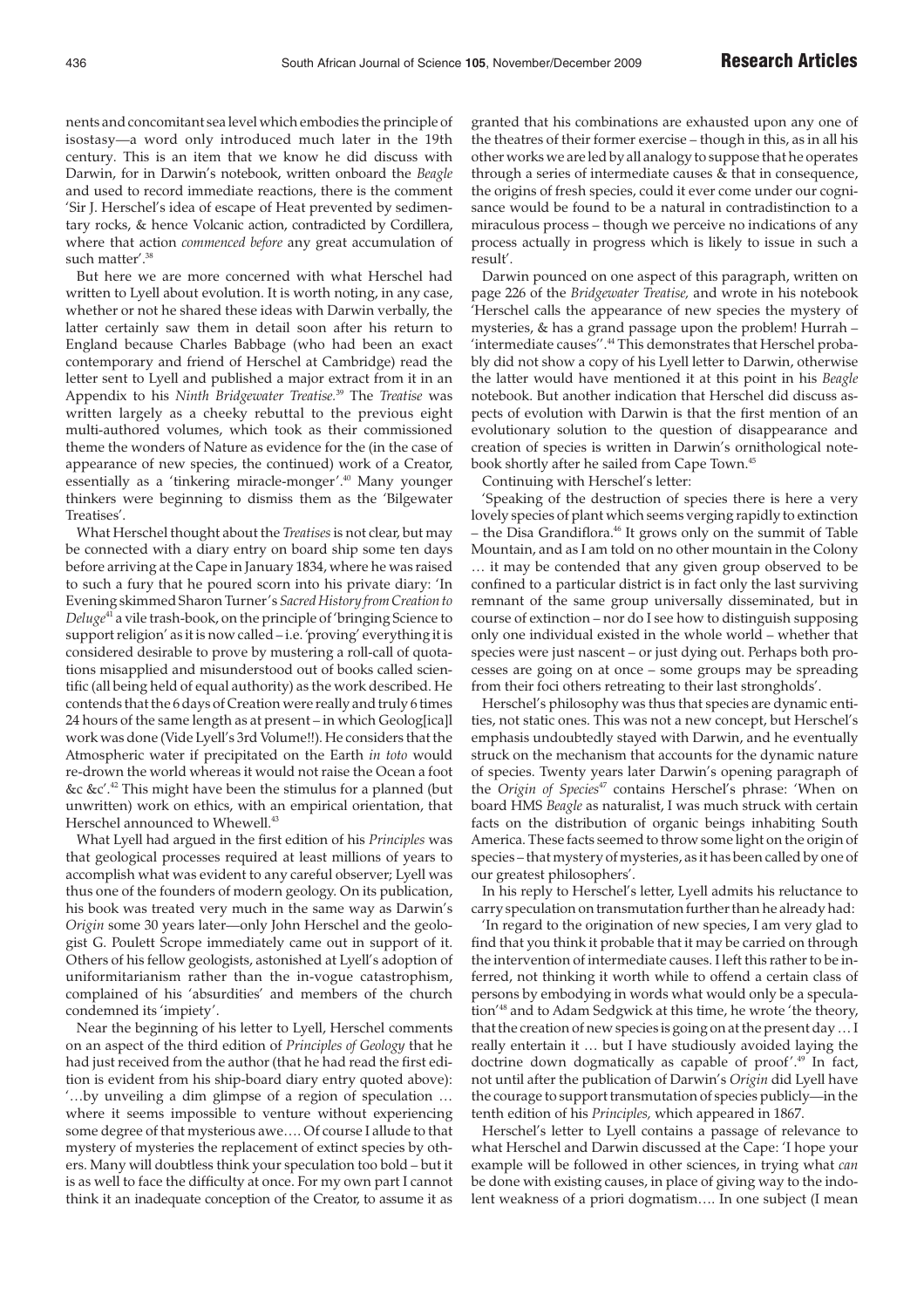Philology) it strikes me this would be very desirable. An enquiry into the laws of verbal corruption & into the processes and rate by which words do actually change their meanings….' This passage illustrates Herschel generalising his thoughts on evolution to an apparently unrelated discipline, but it is of importance here because many years later Darwin wrote to Lyell: 'Your metaphor of the pebbles of pre-existing languages reminds me that I heard Sir J. Herschel at the Cape say how he wished some one would treat language as you had Geology, and study the existing causes of change, and apply the deduction to old languages',<sup>50</sup> which shows that this element too of Herschel's recent contemplations was communicated to Darwin.

In his letter to Lyell, Herschel went on to say 'Words are to the Anthropologist what rolled pebbles are to the Geologist – battered relics of past ages often containing within them indelible records capable of intelligible interpretation, and when we see what amount of change 2 000 years has been able to produce in the languages of Greece & Italy … we naturally begin to ask how long a period must have lapsed since the Chinese, the Hebrew, the Delaware & the Malessas had a point in common with the German & Italian & each other. Time! Time! Time! We must not impugn the Scripture Chronology, but we *must* interpret it in accordance with *whatever* shall appear on fair enquiry to be the *truth* for there cannot be two truths. And really here is scope enough: for the lives of the Patriachs may as reasonably be extended to 5 000 or 50 000 years apiece as the days of Creation to as many thousands of millions of years'. Herschel here is suggesting the use of the rate of departure from an ur-language as a means of estimating the age of man—similar to modern use of DNA mutation rates to find the most recent common ancestor.

Darwin's letter written to Henslow from St Helena reported 'There are many pleasant people at the Cape. Mr Maclear, the astronomer, was most kind & hospitable'. Maclear himself was not keeping a diary at this time, but his wife, Mary, recorded several visits to the observatory by FitzRoy, for most of which Darwin was elsewhere, but 'Friday 10th [June] Disappointed to find the H[erschel]s were previously engaged – also of Dr Smith's company – disappointed only Mr Darwin & Capt. F. here'.<sup>51</sup>

The third component of influence on Darwin's thought, beyond those of Herschel and Lyell, was his discovery in October 1838 of the reasoning in Thomas Malthus's book.<sup>52</sup> As an economist Malthus was interested in the competition for resources within the human population, but Darwin realised its relevance to Nature in general; in particular, not just to competition between species but also to the struggle for survival between individuals of the same species. This was the component missing from previous theories of evolution of species. It is perhaps slightly surprising that Darwin overlooked Malthus until 1838—in his *Preliminary Discourse* Herschel quotes admiringly from another of Malthus's books, the *Principles of Political Economy.*<sup>53</sup>

Darwin and Herschel had only one later joint involvement. In 1848, the Navy persuaded Herschel to produce a handbook, a *Manual of Scientific Enquiry,* for seafarers, which would help them to record observations of use to science. Herschel distributed the task among experts, selecting *Meteorology* for himself (he expanded this in the 8th edition of the *Encyclopedia Brittanica* in 1857, later published separately<sup>54</sup>), and choosing Darwin rather than Lyell to provide Section VI, on *Geology,* probably reasoning that, unlike Lyell, Darwin had himself been a seafarer. Darwin's magisterial essay contained much advice, based on his *Beagle* experiences, and right at the outset states that although a traveller may not witness geological changes 'he is admirably situated for studying the still active causes of those changes, which, accumulated during long-continued ages, is the object of geology to record and explain'.55 In connection with this article he wrote to Herschel, apparently forgetting where he first learnt to think in such a fashion, and probably causing Herschel to form an analogy with grandmothers and their evacuation of eggs:

'You may possibly be surprised at my having expressed myself rather strongly, that the mere collecting rock-specimens is hardly of any use to Geology. I have for some years come deliberately to this opinion, in which some other geologists, with whom I have discussed the point, concur with me. I could specify several large collections lately brought home, which no one person would take the trouble even of looking at. This is very mortifying to the collector & prevents him afterwards turning his attention to some other branch of Nat[ural] Hist[ory], in which mere collecting would be of service.<sup>'56</sup>

That Darwin really had taken such matters to heart is seen in a letter he wrote to Asa Gray in America in 1857: 'It ought never to be forgotten that the observer can generalise his own observations incomparably better than any one else. How many astronomers have laboured their whole lives on observations, and have not drawn a single conclusion; I think it is Herschel who has remarked how much better it would be if they had paused in their devoted work and seen what they could have deduced from their work.<sup>57</sup>

In a letter to J.D. Hooker, Darwin saw the value of the*Manual*to current and future scientists like themselves: 'This work, which is edited by Sir J. Herschel, is a very good job, in as much as, the Captains of Men of War, will now see the Admiralty care for science & so will favour naturalists on board.'58

By the time of the *Manual* Darwin had established himself by publishing his first few books, two reporting his discoveries on the voyage of the *Beagle,* but one conforming more completely to Herschel's expectations of a scientist—his work on coral reefs.<sup>59</sup> In his autobiography Darwin says of this book 'No other work of mine was begun in so deductive a spirit as this, for the whole theory was thought out on the west coast of South America, before I had seen a true coral reef. I had therefore only to verify and extend my views by a careful examination of living reefs'.<sup>60</sup> But later in life, in the autobiography, he noted that 'My mind seems to have become a kind of *machine for grinding general laws* out of large collections of facts', which is closer to the Baconian concept of research.

When Darwin produced the *Origin,* his *opus magnum,* in 1859, he naturally was anxious to hear his hero's opinion and so sent Herschel an advance copy:<sup>61</sup> 'I have taken the liberty of directing Murray to send you a copy of my book on the Origin of species, with the hope that you may still retain some interest on this question.— I know that I ought to apologise for troubling you with the volume & with this note (which requires no acknowledgment) but I cannot resist the temptation of showing in this feeble manner my respect, & the deep obligation, which I owe to your Introduction to Natural Philosophy. Scarcely anything in my life made so deep an impression on me: it made me wish to try to add my mite to the accumulated store of natural knowledge'.<sup>62</sup>

To some extent, Darwin's *Origin* follows Herschel's *Preliminary Discourse* in that both assembled an enormous number of examples that a theory, or theories, could connect together in explanation. That had become the emphasis—science is not a mere accumulation of facts, it provides *understanding,* from which prediction and verification should be possible. Furthermore, Darwin's process of arriving at the principle underlying trans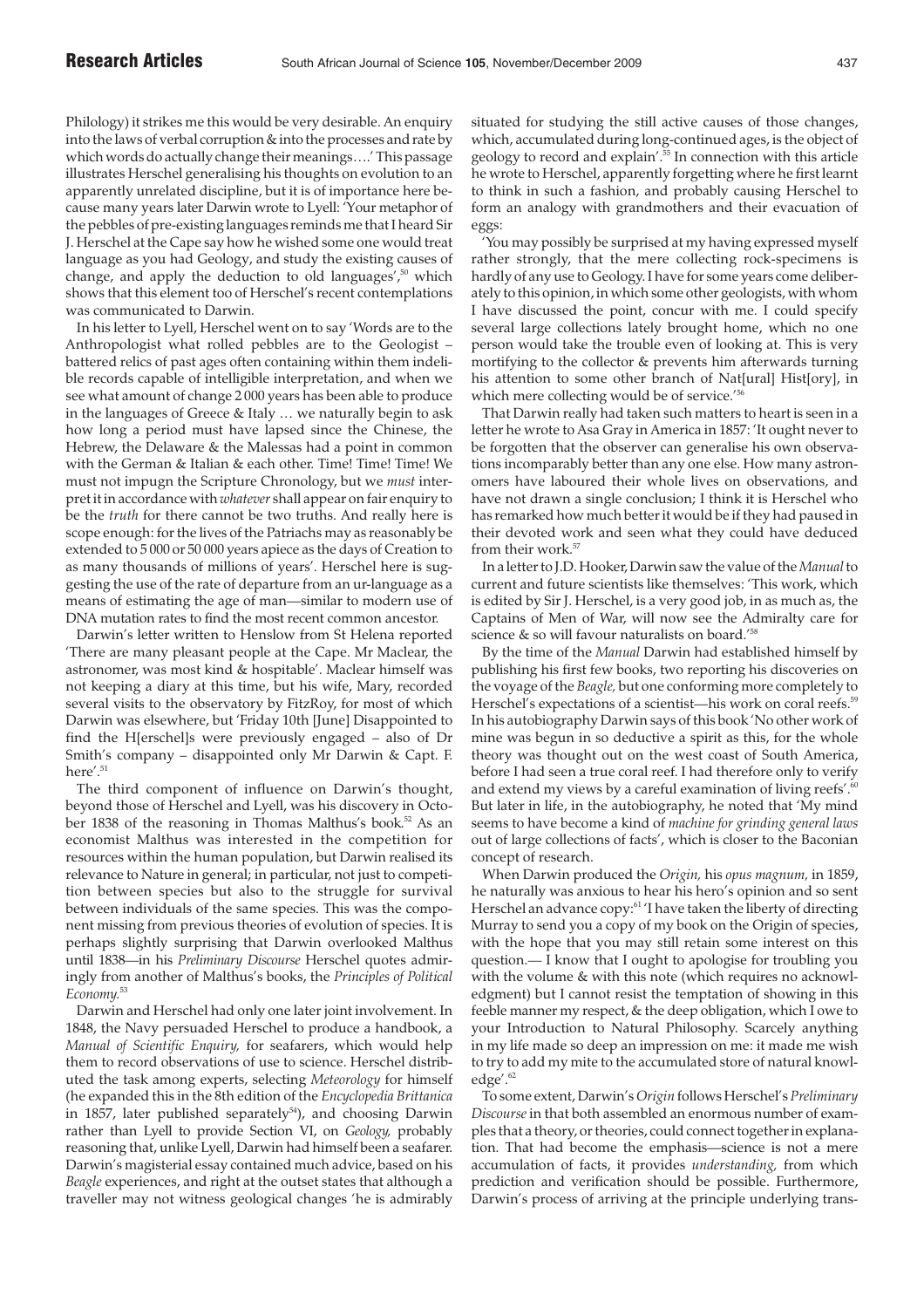mutation had incidentally satisfied Herschel's wish that 'the true *idea* … present itself almost spontaneously': Darwin says in his autobiography that 'I can remember the very spot in the road, whilst in my carriage, when to my joy the solution occurred to  $me'.^{63}$ 

The influence of Herschel and Whewell on Darwin's philosophy of science has been examined in depth by Ruse.<sup>64</sup> He remarks that 'Darwin, working in the light of the Herschel-Whewell philosophy, felt able to regard selection as a possible evolutionary mechanism' and emphasises that, to Darwin, his selection mechanism was the 'biological equivalent of Newtonian astronomy'. But this was not admitted by Herschel: he did not publish a review of *Origin,* but rumours of his attitude towards it spread: 'I have heard by round about channel that Herschel says my Book 'is the law of higgledy-pigglety'. What this exactly means I do not know, but it is evidently very contemptuous. If true this is a great blow & discouragement.'65

In fact, Herschel had failed to accept the essence of Darwin's proposed mechanism—that genetic variations produce changes that may be advantageous or disadvantageous, and, in a competitive world, the former can lead to steady departure from the original type. Thomas Huxley's reaction when he read this in his own advance copy of *Origin* was 'How extremely stupid not to have thought of that!'66 But Herschel believed that *directed* variations were necessary: 'Favourable variations must 'occur' if anything is to be 'effected'' is what he noted in his copy of the *Origin.*But we may respect that he was also still influenced by his earlier stated principle that 'so long as no progress can be seen to go on … the utmost that we can admit is, that such a formative nisus may have once existed', which is correct in intention but ultra-conservative and effectively denies the possibility of arriving at a solution by inductive reasoning.

Herschel's rejection of straightforward natural selection might be thought to be the result of his advancing years but probably was also partly due to the influence of his wife, who was the daughter of a Presbyterian minister. He also resisted acceptance of the law of conservation of energy a few years later,<sup>67</sup> based on the sensible argument that not all forms of energy were yet known and therefore the sum over them may be incomplete and its postulated constancy therefore not testable. In retrospect this was correct—the existence of 'sub-atomic' energy was unsuspected, and was the cause of Thomson calculating an incorrect age for the Sun, and hence his conflict with Lyell's (and Herschel's) much greater geological age of the Earth. As with many who had been educated in that era,<sup>68</sup> he persisted in believing that the species *Homo sapiens* is at the top of the tree of life, so even if evolved from lower animals there had to be a built-in bias to natural selection in order to ensure the 'right' outcome. He, and those with vested interests, ignored the reality that in 1543, when Nicholas Copernicus moved the Earth from the centre of the universe, *Homo sapiens* went with it.

Just prior to publication of the *Origin,* Herschel had contributed a major article on geography to the eighth edition of the *Encylopaedia Brittanica* in which he is explicit in his belief that 'in each of those successive submersions and reconstructions of the continents, fresh corresponding races of animals, and a new and different clothing of vegetation have been introduced … which, however, has not operated, either by a gradual progressive variation of species, nor by a sudden and total abolition of one race, and introduction of another entirely new, but by a series of overlappings, leaving the last portion of each in coexistence with the earlier members of the new series.'

When Herschel republished this article as a book, *Physical Geography,*<sup>69</sup> two years later, he emphasised 'An intelligence, guided by a purpose, must be continually in action to bias the directions of the steps of change – to regulate their amount – to limit their divergence – and to continue them in definite course… ', but added a footnote: 'This was written previous to the publication of Mr. Darwin's work on the Origin of Species, a work which, whatever its merit or ingenuity, we cannot, however, consider as having *disproved* the view taken in the text'. He goes on to affirm that random variations will only produce slow departure in a literally random direction from the average, and uses the analogy of constructing Newton's *Principia* or the works of Shakespeare by 'Laputan' means (see Swift's *Gulliver's Travels)*! Nevertheless, he softens the blow by ending his comment '…with *some demur as to the genesis of man* [author's emphasis], we are far from disposed to repudiate the view taken of this mysterious subject in Mr. Darwin's work'.

This gave Darwin the opportunity in a letter to Herschel, to be, initially, grateful:

'You must permit me to have the pleasure to thank you for your kind present of your Physical Geography. I feel honoured by your gift, & shall prize this Book with your autograph. I am pleased with your note on my book on species, though apparently you go but a little way with me. The point which you raise on intelligent Design has perplexed me beyond measure; & has been ably discussed by Prof. Asa Gray, with whom I have had much correspondence on the subject. I am in a complete jumble on the point. One cannot look at this Universe with all living productions & man without believing that all has been intelligently designed; yet when I look to each individual organism, I can see no evidence of this. For, I am not prepared to admit that God designed the feathers in the tail of the rock-pigeon to vary in a highly peculiar manner in order that man might select such variations & make a Fan-tail; & if this be not admitted (I know it would be admitted by many persons), then I cannot see design in the variations of structure in animals in a state of nature, – those variations which were useful to the animal being preserved & those useless or injurious being destroyed. But I ought to apologise for thus troubling you'.

Finally, losing patience, and out of character, Darwin the mature and successful scientist, insults his revered senior:

'You will think me very conceited when I say I feel quite easy about the ultimate success of my views, (with much error, as yet unseen by me, to be no doubt eliminated); & I feel this confidence, because I find so many young & middle-aged truly good workers in different branches, either partially or wholly accepting my views, because they find that they can thus group & understand many scattered facts. This has occurred with those who have chiefly or almost exclusively studied morphology, geographical Distribution, systematic Botany, simple geology & palaeontology. Forgive me boasting, if you can; I do so because I should value your partial acquiescence in my views, more than that of almost any other human being.'70

And that is how it was left. One of Darwin's contemporary young supporters was Alfred Russell Wallace, who had independently arrived at identical conclusions; and later discoveries in genetics and molecular biology revealed the mechanisms by which natural selection works, variously at molecular and species level. A modern assessment of Darwin's contribution can be found in Stamar's book.<sup>71</sup>

In his autobiography,<sup>26</sup> Darwin counters Herschel by stating that 'astronomers do not state that God directs the course of each comet and planet. The view that each variation has been providently arranged seems to me to make Natural Selection entirely superfluous, and indeed takes the whole case of the appearance of new species out of the range of Science'.